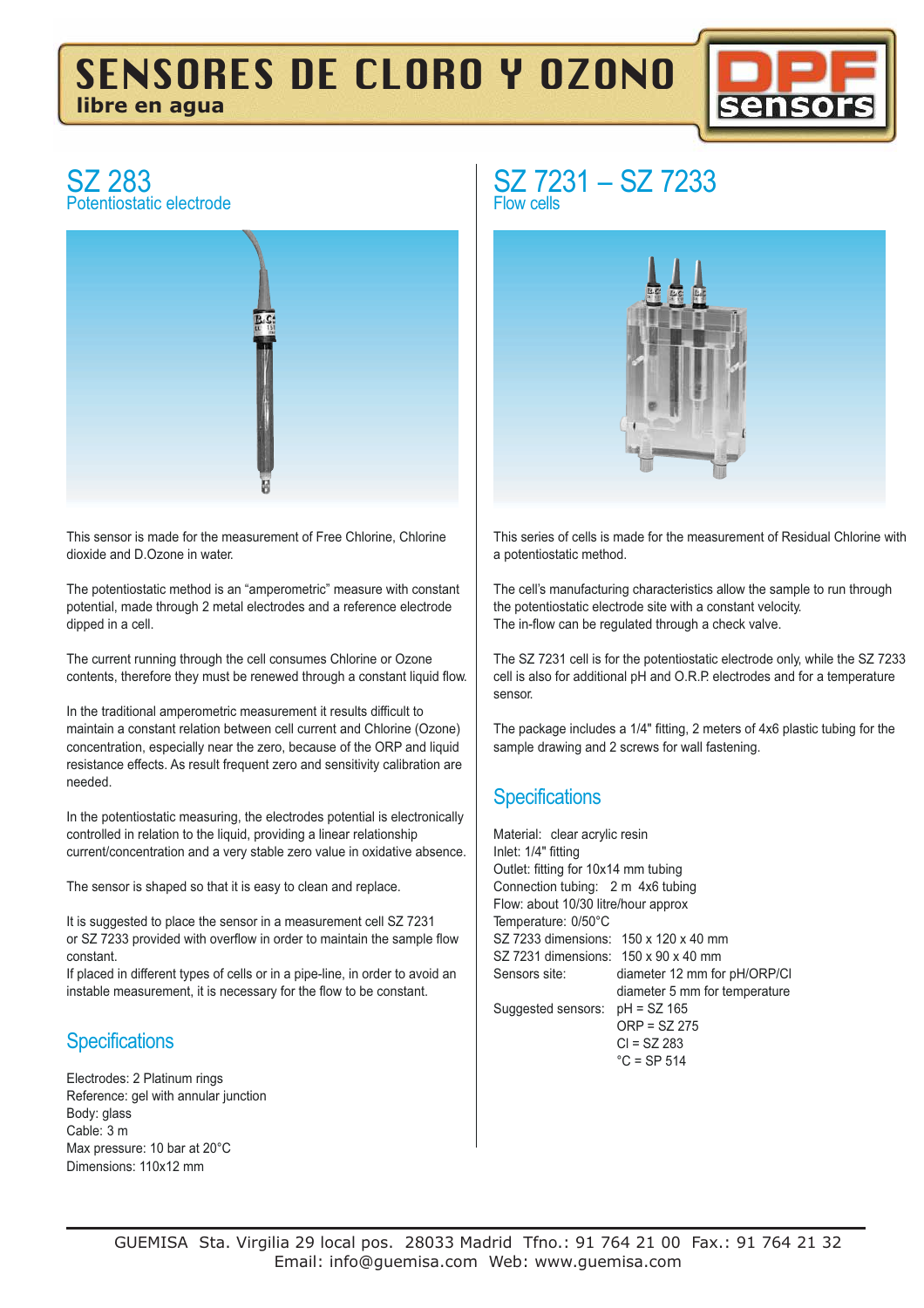# SENSORES DE CLORO Y OZONO **libre en agua**



### SZ 7251 Auto clean flow cells for Residual Chlorine/D.Ozone



This cell is designed for the in-line or in-flow continuous measurement of Residual Chlorine or Dissolved Ozone in solution.

The measuring sensor is inserted in the holder of the cell, which protects the body and places the sensing part in the right position into the cell.

The sample inlet flow will create a continuous movement of the internal balls whose contact with the sensing part of the sensor will perform a self cleaning action.

The package includes:

- plastic tube for the connection to the sample
- fixing clamp
- spare balls.

The sample inlet pressure must be constant in order to get a continuous flow necessary to obtain stable and reliable measuring.

### **Specifications**

Transparent body: acrylic Holder: PVC O Ring: NBR and fluoridated elastomer Fittings: polypropylene Tubing: polythene Balls: N° 20 into the body Inlet/outlet: 1/8 " fittings Diameter: 40 mm max. Length: 150 mm max. Flow: 15/40 liter/hour constant Temperature: 0/50 °C Connecting tubing: Diameter 4X6 mm. L=5 m Sensor: to be order separately depending on the application

### CL 7901 – OZ 7901 Flow cells and sensors for Free Chlorine/D.Ozone



The selective membrane polarografic sensor is inside a flow cell with overflow, for measurements with CL 7685.010 or CL 7685.001.

CL 7901 For Free Chlorine measurement.

The package contains:

- 0012.000066 Free Chlorine sensor
- 0012.030029a7mcable
- 0012.000043 flow cell
- 0012.090011 electrolyte 125 cc
- 0012.050005 kit of 10 membranes
- 0012.050004 kit of screws and OR

OZ 7901 For D.Ozone measurement.

The package contains

- 0012.000042 D. Ozone sensor
- 0012.030029a7mcable
- 0012.000043 flow cell
- 0012.090008 electrolyte 125 cc
- 0012.050002 kit of 10 membranes
- 0012.050004 kit of screws and OR

### **Specifications**

Response time: 90% in 60 s Temperature sensor: RTD Pt100 built in the sensor Temperature limits: 5/+55 °C Material: Noryl and stainless steel

Type of cell: overflow system Material: clear acrylic Inlet: 25/110 litre/hour Inlet fitting: 1/4" Outlet fitting: 1/2"

Sensors for combined Chlorine and in-line measurements are available.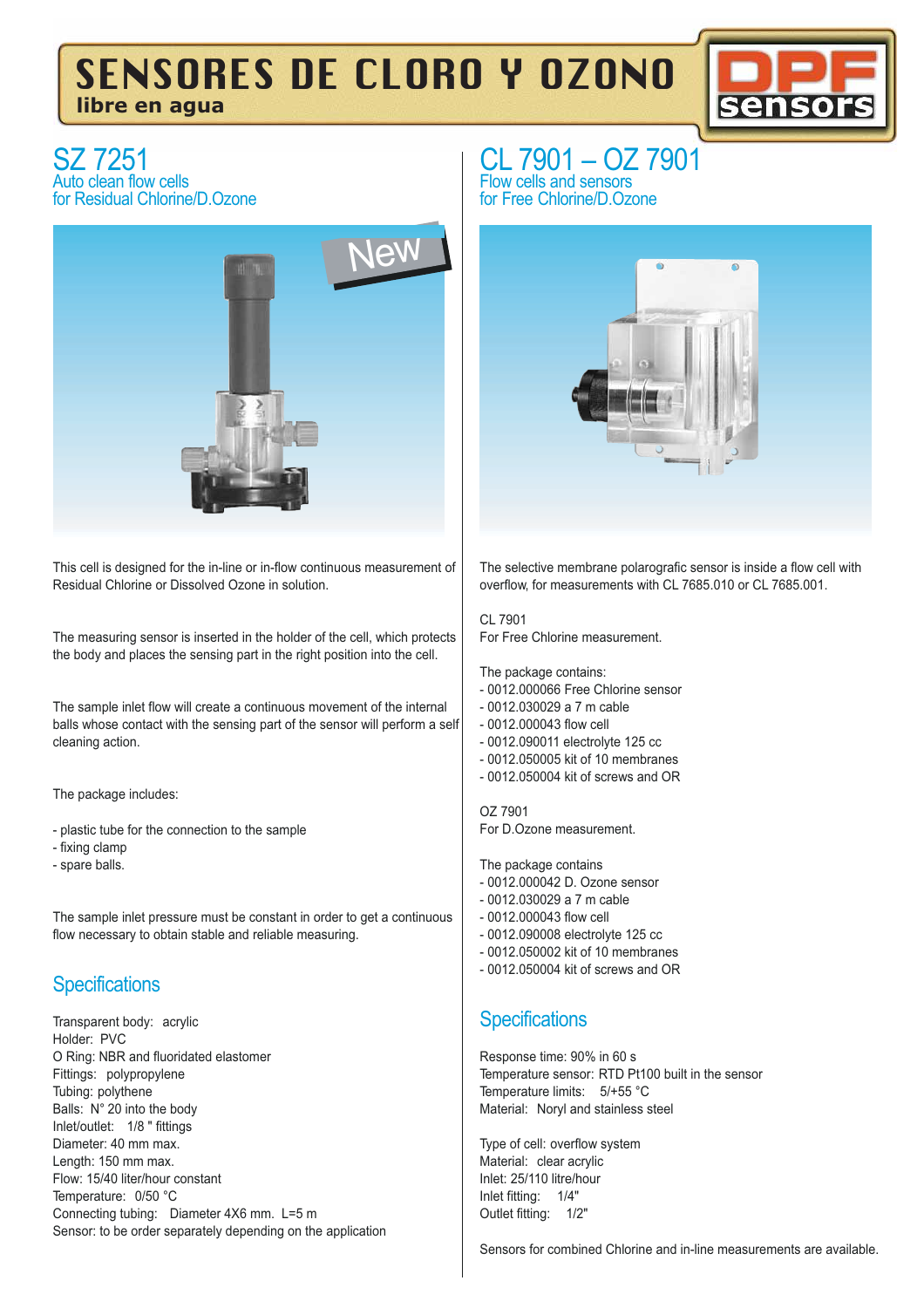

## CL 7685

Potentiostatic controller for Free Chlorine, Chlorine dioxide, D. Ozone



*Add the following to the common Features/Specifications of the 7685 Series shown overleaf*

- Applications:
- drinking water
- bottling industry
- Input from:
- potentiostatic sensor
- Pt100 3 wires
- Ranges: 0/2 PPM and 0/20 PPM autoranging
- Filter software
- Calibration mode: immediate or postponed
- Calibration parameters display
- Dual set-point and alarm conditions display
- Automatic or manual temperature compensation
- Isolated output:
- 0/20 mA or 4/20 mA selectable
- programmable input on the span
- Automatic, manual or simulated operation
- Dual set-point:
- Selectable actions
	- ON/OFF
	- PFM Pulse frequency modulation
- PWM Pulse width modulation
- hysteresis, delay, and min/max programmable functions
- Alarm:
- min/max and delay programmable
- on Set-points timing
- Autoclean relay
- auto + manual/manual action
- holding function for input and outputs
- Automatic overload protection and reset
- Extractable terminal block
- 96x96 (1/4 DIN) housing

### **Specifications**

Input Current 2 µA/PPM at 20 °C

#### \* Scales

0/2.000 PPM - 0/20.00 PPM  $(Cl<sub>2</sub>, Cl<sub>2</sub>, D<sub>2</sub>)$ Zero adjustment: ± 2 µA Cell sensitivity: 12.5/250 % Polarization: -200 mV (0/-1250 mV) \* Temperature coefficient: 0/4.0 %/°C

- \* Filter software: 0.6/99.9 s
- 

**Temperature** Input: Pt100 3 wires Measuring and compensation range: -2/52 °C Resolution: 0.1 °C Zero adjustment: ± 1 °C

Set-point A and B \* Selectable action: ON/OFF - PFM - PWM

PFM/PWM action Proportional band: 0/10 % of the scale Pulse frequency: 0/120 pulse/min Pulse width: 0/99.9 s

Option 091.3711 Dual analog output The user may select the temperature output

*The technical specifications may be changed without notice*

### **Accessories**

SZ 283 Potentiostatic electrode

SZ 7231 Flow cell for SZ283

SZ 7233 Flow cell for 3 sensors: SZ283, pH, ORP

SZ 7251 Autoclean flow cell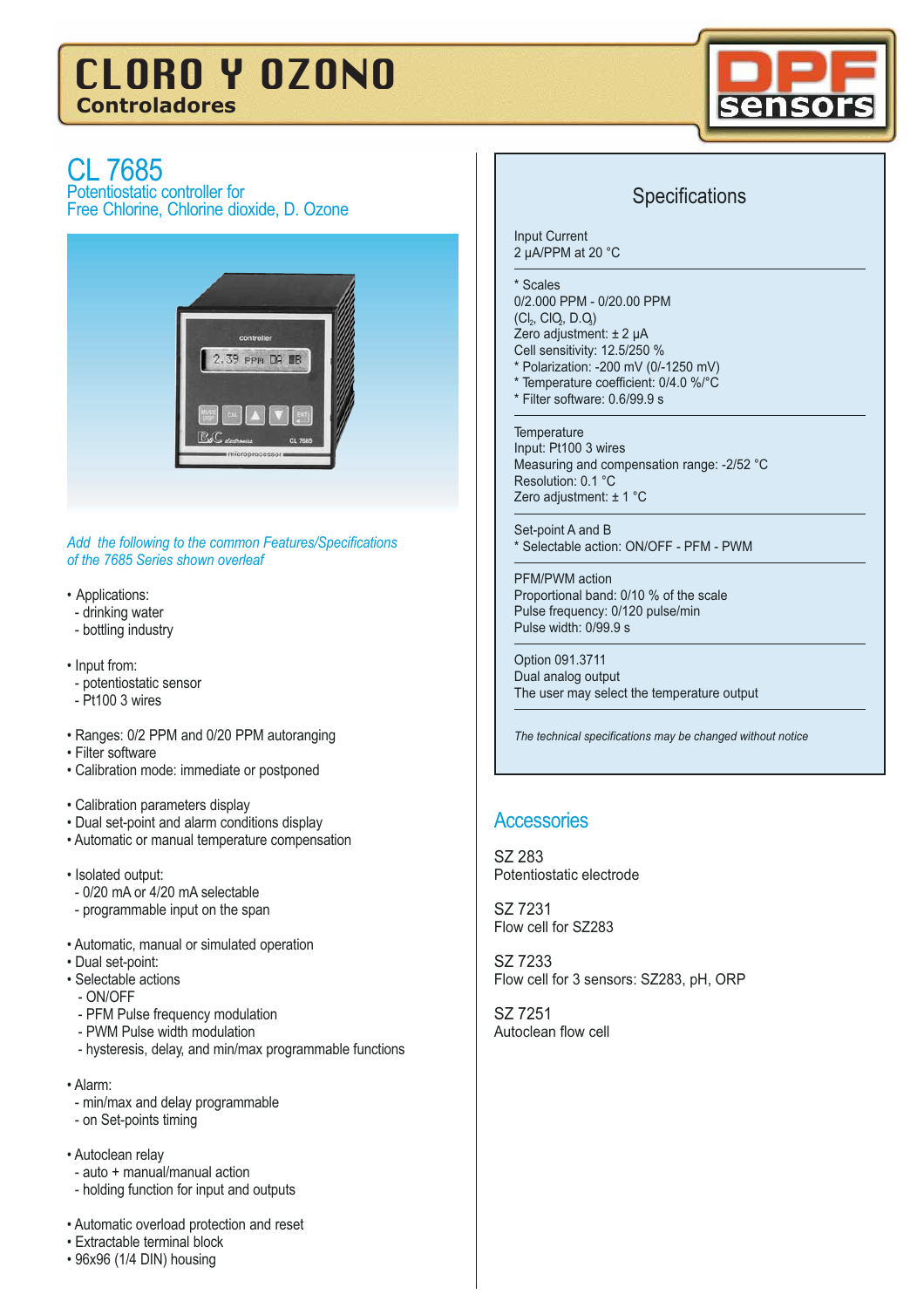

# CL 7685.010

Residual Chlorine - D.Ozone controller for selective membraned sensors



*Add the following to the common Features/Specifications of the 7685 Series shown overleaf*

- Applications:
	- drinking water
	- water treatment
	- bottling industry
	- OEM
- Input from selective membraned sensors: - Free Chlorine, Chlorine dioxide, Combined Chlorine, D.Ozone
	- Total Chlorine gas sensing method
- Input from Pt100 3 wires
- Ranges: 0/2 PPM 0/20 PPM 0/200 PPM autoranging
- Filter software
- Calibration mode: immediate or postponed
- Calibration parameters display
- Dual set-point and alarm conditions display
- Temperature display
- Automatic or manual Temperature compensation
- Isolated output:
	- 0/20 mA or 4/20 mA selectable
	- PPM or °C programmable input on the span
- Automatic, manual or simulated operation
- Dual Set-point:
	- Selectable actions ON/OFF PFM pulse frequency modulation PWM pulse width modulation
	- hysteresis, delay, and min/max programmable functions
- Automatic overload protection and reset
- Extractable terminal block
- 96x96 (1/4 DIN) housing

## **Specifications**

Input current 160 nA/PPM at 20 °C

#### \* Scales

0/2.000 PPM - 0/20.00 PPM -0/200.0 PPM  $(\mathsf{Cl}_2\text{, ClQ}, \, \mathsf{D}.\mathsf{Q}, \, \mathsf{SQ}^2)$ Zero adjustment: ± 200 nA Cell sensitivity: 12.5/250 % \* Polarization: -200 mV (0/-1250 mV) \* Temperature coefficient: 0/4.0 %/°C

\* Filter software: 0.6/99.9 s

#### **Temperature**

Input: Pt100 3 wires Measuring and compensation range: -2/52 °C Resolution: 0.1 °C Zero adjustment: ± 1 °C

Set-point A and B \* Selectable action: ON/OFF - PFM - PWM

PFM/PWM action Proportional band: 0/10 % of the scale Pulse frequency: 0/120 pulse/min Pulse width: 0/99.9 s

Option 091.3711 Dual analog output The user may select the temperature output

*The technical specifications may be changed without notice*

### **Accessories**

CL 7901 Flow cell and sensor for Free Chlorine

OZ 7901 Flow cell and sensor for D. Ozone

Sensors available For Combined Chlorine, Sulfite. For Total Chlorine gas sensing method.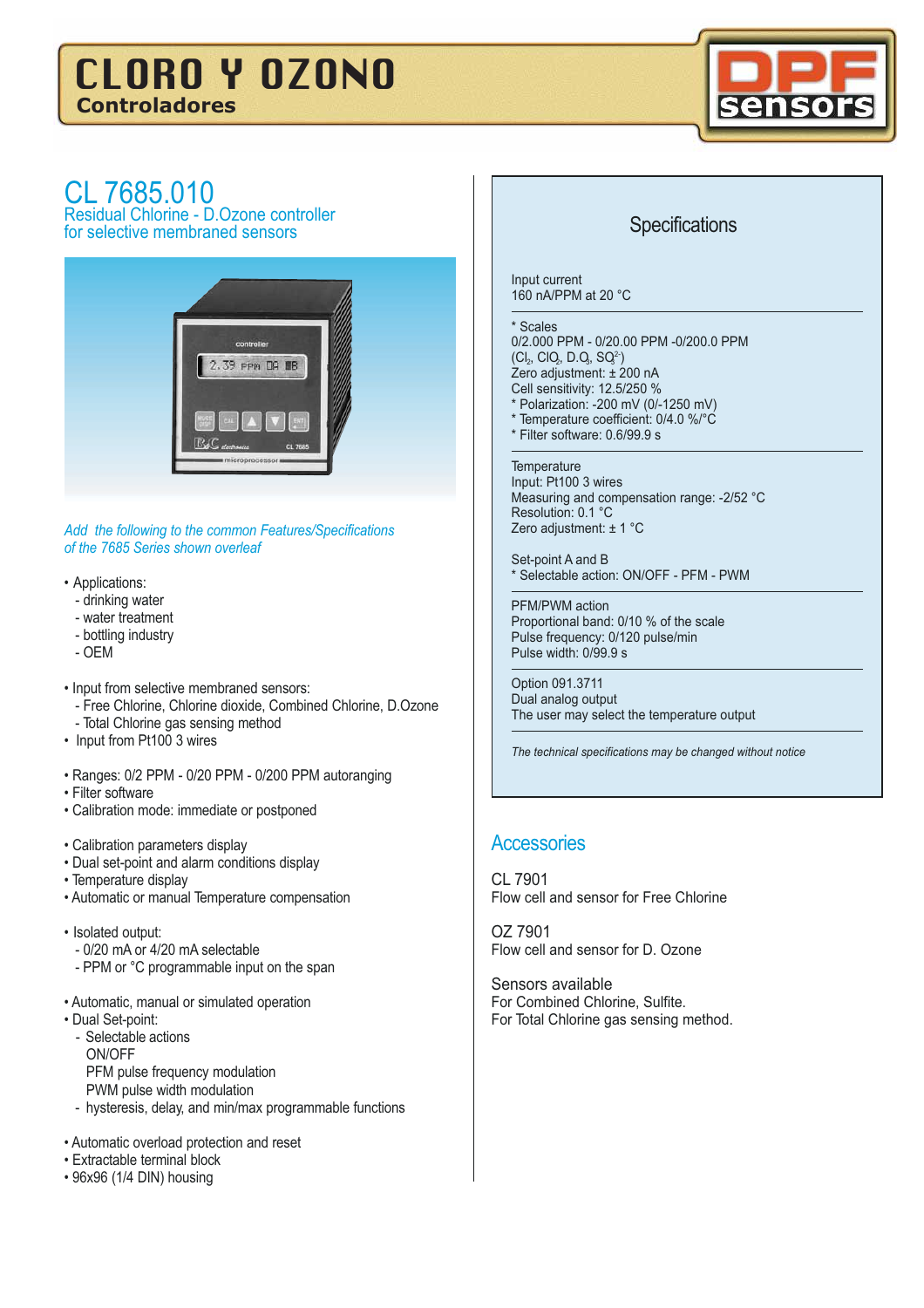

### CL 7685.001 PID controller for D.Ozone, Residual Chlorine



*Add the following to the common Features/Specifications of the 7685 Series shown overleaf*

- Applications:
	- Ozone generators
	- drinking water
	- water treatment
	- bottling industry
	- OEM
- Input from
	- Potentiostatic sensor
	- Polarographic selective membraned sensors:
	- Total Chlorine gas sensing method
- Input from Pt100 3 wires
- Ranges: 0/2 PPM 0/20 PPM 0/200 PPM autoranging
- Filter software (2 levels)
- Calibration mode: immediate or postponed
- Calibration parameters display
- Dual set-point and alarm conditions display
- Temperature display
- Automatic or manual temperature compensation
- Isolated output:
- 0/20 mA or 4/20 mA selectable
- programmable input on the span
- PID output:
	- 0/20 mA or 4/20 mA isolated output
- dual relay for stepping motor
- Automatic or manual operation
- Alarm on set-point deviation
- Automatic overload protection and reset
- Extractable terminal block
- 96x96 (1/4 DIN) housing
- Compatible accessories SZ 283 Potentiostatic measuring sensor SZ 7231 Flow cell for Chlorine and D. Ozone **Specifications** Measuring: D.Ozone/Residual Chlorine Measuring cell: Potentiostatic/Polarographic Polarographic cell Current: 160 nA/PPM at 20 °C Scales: 0/2.000 PPM - 0/20.00 PPM -0/200.0 PPM Zero adjustment: ± 200 nA Cell sensitivity: 12.5/250 % Potentiostatic cell Scales: 0/2.000 PPM - 0/20.00 PPM Zero adjustment: ± 2 µA Cell sensitivity: 12.5/250 % Polarization: - 200 mV (0/-1250 mV) Filter software: 0.6/99.9 s (large/small) **Temperature** Input: Pt100 3 wires Measuring and compensation range: -2/52 °C Manual temperature: -2/52 °C Resolution: 0.1 °C Zero adjustment: ± 1 °C Temperature coefficient: 0/4.0 %/°C Regulation: 4/20 mA or 0/20 mA/Stepping motor Motor time: 10/120.0 s Dead time: 0/20.0 s Manual starting position: 0/100.0 % Set-point: any value in the measuring range Dead band: 0.2/20.0 % (stepping motor) Proportional band: 0.1/400.0 % Derivative: 0/1200 s Integral:  $0/3600 s$ *The technical specifications may be changed without notice*
- SZ 7233 Flow cell for Chlorine / D. Ozone, pH, ORP sensors
- SZ 7251 Autoclean flow cell
- CL 7901 Flow cell and sensor for Free Chlorine
- OZ 7901 Flow cell and sensor for D. Ozone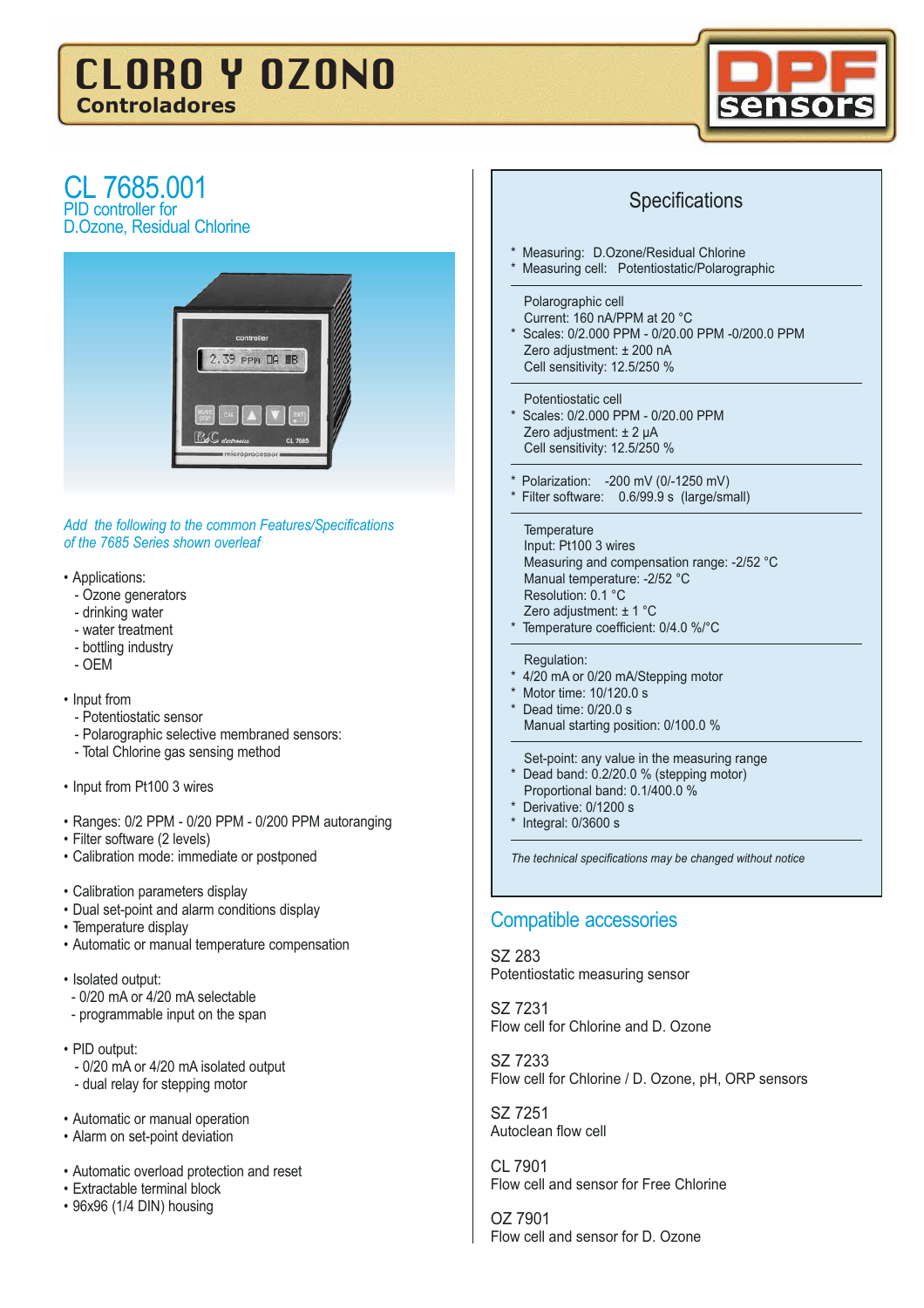

# CL 7615

Potentiostatic Chlorine controller



This unit, together with the flow cell and the potentiostatic electrode, is the best and most advanced system for chlorine measurement.

Because of the potentiostatic measuring method, it is not necessary to recalibrate the zero, the measuring is very accurate and direct chlorine readout appears on the display.

Also this accurate method prevents the fluctuation of the chlorine levels as on the amperometric and ORP methods.

This potentiostatic system represents the state of the art in the drinking water, swimming pool industry and others.

#### **Specifications**

Input: from potentiostatic electrode SZ 283 Scale: 0/5.00 PPM (others as requested) Hysteresis: ±0.03 PPM

### **Accessories**

SZ 283 Potentiostatic electrode

SZ 7233

SZ 7231 Flow cell for chlorine sensor



Flow cell for 3 sensors: Chlorine, pH, ORP

SZ 7251 Autocleaning flow cell for chlorine sensor

# CL 3655.012

Residual Chlorine controller



Scale:0/1.999 PPM (others on request) Temperature compensation: automatic with Pt100 Chlorine sensor: CL 7901 D. Ozone sensor: OZ 7901

## 3630 SERIES Two-wire transmitters



Residual Chlorine transmitter Dissolved Ozone transmitter CL 3630

### 7635 SERIES Microprocessor-based